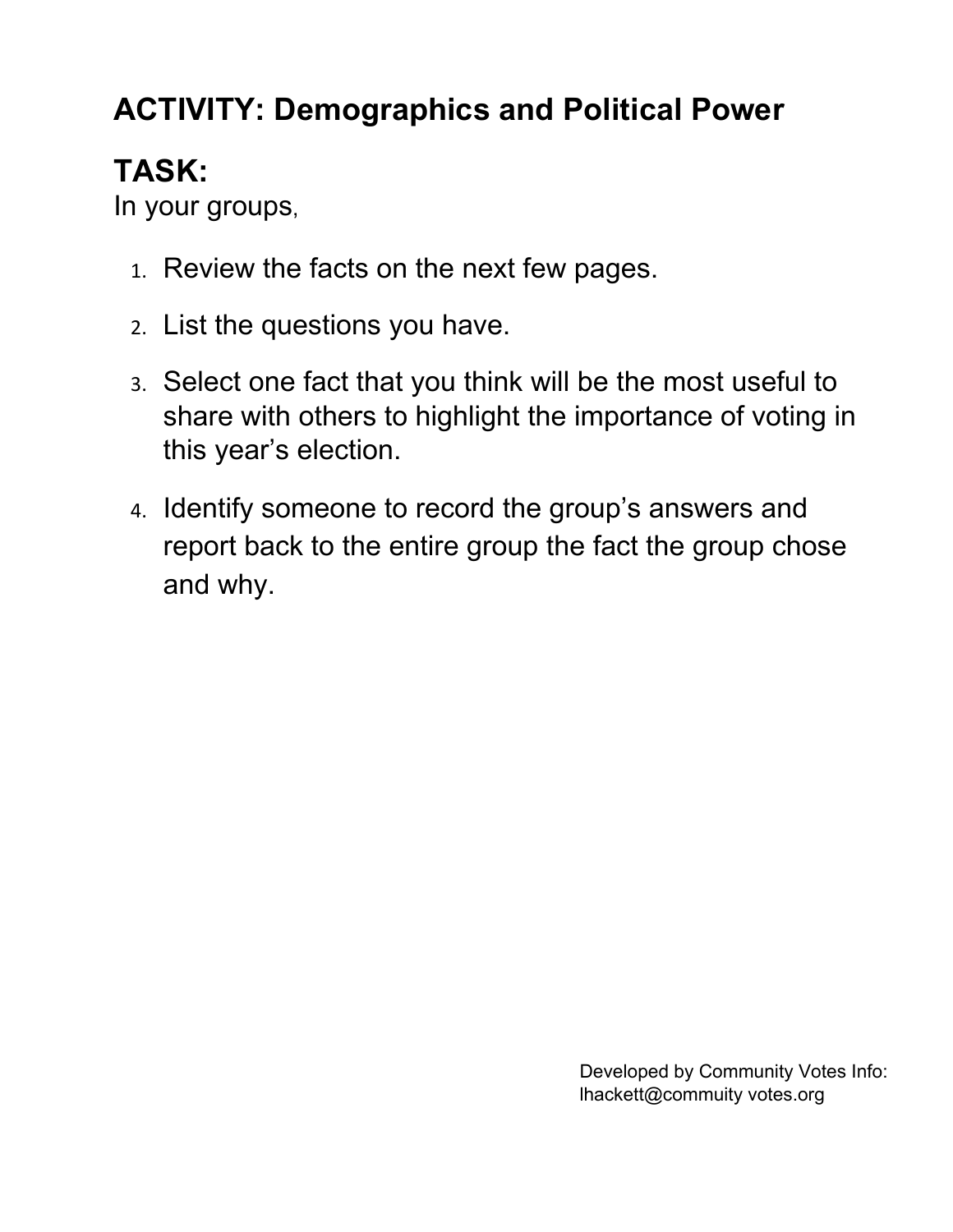

**FACT #1: DEMOGRAPICS OF US POPULATION AND US ELECTED OFFICIALS** 



Source: Reflective Democracy Campaign Report: The Electability Myth June 2019

### **FACT #2**: DEMOGRAPHICS OF ELECTED OFFICIALS AND NEW YORK STATE POPULATION

| 69%   | 19%   | 7%           | <b>5%</b> | <b>ELECTED OFFICIALS</b> |
|-------|-------|--------------|-----------|--------------------------|
| 27%   | 28%   | 22% 23%      |           | <b>POPULATION</b>        |
| white | white | men of women |           |                          |
| men   | women | color        | of color  |                          |

Source: Who Leads Us? www.wholeads.us/officials/